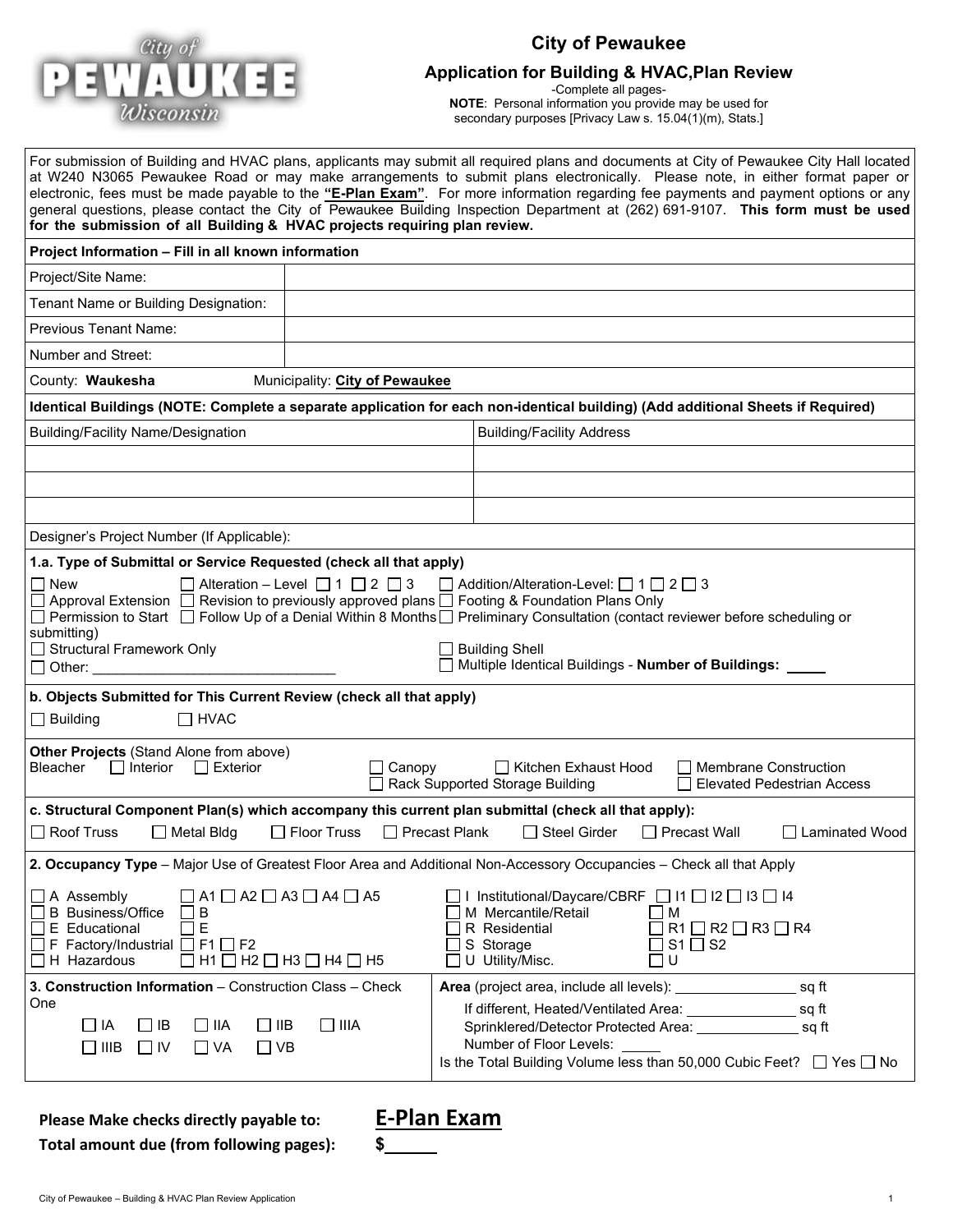| 4. After plans are reviewed, please: (check all that apply)                                                                                                                                                                     | *Refers to customer number from below.                                      |  |  |
|---------------------------------------------------------------------------------------------------------------------------------------------------------------------------------------------------------------------------------|-----------------------------------------------------------------------------|--|--|
| □ Call customer □ 1 □ 2 □ 3 □ 4 (check number)*<br>NOTE: All plans once reviewed will be directly returned to the City of Pewaukee.<br>Once approved, City of Pewaukee Staff will contact submitters regarding permit issuance. |                                                                             |  |  |
| <b>(Customer 1) Designer Information</b> First Time Submitter $\Box$ Yes $\Box$ No                                                                                                                                              | (Customer 2) Designer Information First Time Submitter $\Box$ Yes $\Box$ No |  |  |
| First Name:<br>Last Name                                                                                                                                                                                                        | First Name:<br>Last Name                                                    |  |  |
|                                                                                                                                                                                                                                 |                                                                             |  |  |
| Company Name:                                                                                                                                                                                                                   | Company Name:                                                               |  |  |
| Address:                                                                                                                                                                                                                        | Address:                                                                    |  |  |
| City:<br>Zip Code:<br>State:                                                                                                                                                                                                    | City:<br>Zip Code:<br>State:                                                |  |  |
| Phone Number (area code)                                                                                                                                                                                                        | Phone Number (area code)                                                    |  |  |
| Email:                                                                                                                                                                                                                          | Email:                                                                      |  |  |
| Check all applicable:<br><b>Building</b> HVAC<br>$\Box$ Designer of                                                                                                                                                             | Check all applicable:<br>$\Box$ Bldg $\Box$ HVAC<br>$\Box$ Designer of      |  |  |
| □ Supervising Professional of □ Bldg □ HVAC                                                                                                                                                                                     | □ Supervising Professional of □ Bldg □ HVAC                                 |  |  |
| WI Designer Registration #<br>Exp. Date:                                                                                                                                                                                        | WI Designer Registration #<br>Exp. Date:                                    |  |  |
| (Customer 3) Building Owner Information (not lessee)<br><b>First Name</b><br>Last Name                                                                                                                                          | (Customer 4) Other<br><b>First Name</b><br>Last Name                        |  |  |

# Company Name: Company Name: Address: City: State Zip Code |Address: City: State Zip Code Phone Number (area code) Phone Number (area code) Email: Email:

#### **5. Fire Protection**

Provide the following information on any fire alarm or fire suppression system either present within the building or that is being designed as part of this project.

#### **Check system type as applicable. Building plans must also include this information to determine allowable building area / heights FIRE ALARM FIRE SUPPRESSION**

| $\Box$ Complete $\Box$<br>Partial □ None                                                                                          |                                                                                           |                                                                                         | $\Box$ Complete $\Box$ None $\Box$ Partial (If partial state system extents below in comments) |
|-----------------------------------------------------------------------------------------------------------------------------------|-------------------------------------------------------------------------------------------|-----------------------------------------------------------------------------------------|------------------------------------------------------------------------------------------------|
| Type:<br>□ Automatic Detection<br>$\Box$ Manual Alarm                                                                             | $Type: \Box$ Wet<br>Anti-Freeze<br><b>NFPA Fire Suppression Standards used</b>            | $\Box$ Dry<br>$\Box$ Manual Wet                                                         | Pre-action/Deluge                                                                              |
| Monitoring Type:<br>□ Central Station<br>$\Box$ Remote Supervision<br>$\Box$ Proprietary Supervision<br>$\Box$ Protected Premises | $\Box$ 11<br>ヿ 11A<br>$\Box$ 13D – MPP<br>□ 13D<br>□ 16<br>l 17<br>$\Box$ 22<br>$\Box$ 24 | $\Box$ 12<br>∐ 13<br>$\Box$ 14<br>$\Box$ 17A<br>$\Box$ 17R<br>$\Box$ 750<br>$\Box$ 2001 | □ 13R<br>□ 15<br>$\Box$ 20<br>$\Box$ Other                                                     |
| Submitter Comments or Requests (Optional)                                                                                         |                                                                                           |                                                                                         |                                                                                                |
|                                                                                                                                   |                                                                                           |                                                                                         |                                                                                                |

#### **6. Other Potential Plan Submittals Required For A Project?**

Contact City of Pewaukee for individual submittal requirements for all of the following:

− Petition for Variance

- − Plumbing Systems
- There is no required state Electrical review
- **NOTE: Department of Health Services enforces building code requirements**, including plan review, for **hospitals and nursing homes**. Daycare facilities must meet building codes prior to their licensing.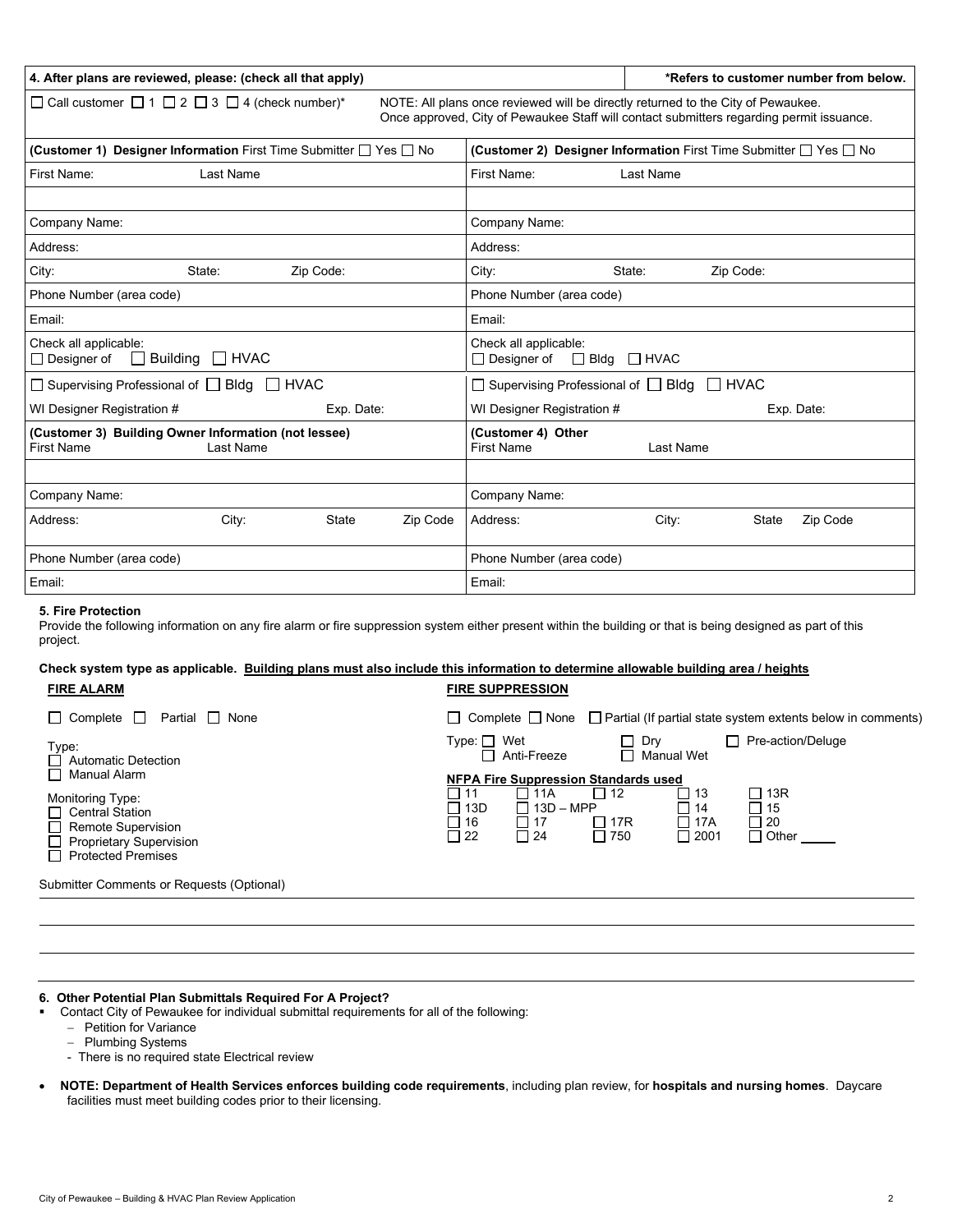## **7. Required Signatures**

| Supervising Professionals: If building will be 50,000 cubic feet or greater (SPS 361.40) I have been retained by the owner as the<br>a)<br>supervising professional per SPS 361.40 for the performance of the supervision of reasonable on-the-site observations to determine if<br>the construction is in substantial compliance with the approved plans and specifications. Upon completion of construction, I will file a<br>written statement with the department and municipality certifying that, to the best of my knowledge and belief, construction has or has<br>not been performed in substantial compliance with the approved plans and specifications. In the event that I am no longer associated<br>with this project I will file a compliance statement (State of Wisconsin SBD-9720) notifying the City of Pewaukee as such and indicating<br>the current status of compliance. |                                     |  |  |  |
|--------------------------------------------------------------------------------------------------------------------------------------------------------------------------------------------------------------------------------------------------------------------------------------------------------------------------------------------------------------------------------------------------------------------------------------------------------------------------------------------------------------------------------------------------------------------------------------------------------------------------------------------------------------------------------------------------------------------------------------------------------------------------------------------------------------------------------------------------------------------------------------------------|-------------------------------------|--|--|--|
| Signature below:                                                                                                                                                                                                                                                                                                                                                                                                                                                                                                                                                                                                                                                                                                                                                                                                                                                                                 | Print below:                        |  |  |  |
|                                                                                                                                                                                                                                                                                                                                                                                                                                                                                                                                                                                                                                                                                                                                                                                                                                                                                                  |                                     |  |  |  |
| $\Box$ HVAC<br>Building<br>Date:                                                                                                                                                                                                                                                                                                                                                                                                                                                                                                                                                                                                                                                                                                                                                                                                                                                                 |                                     |  |  |  |
| Signature below:                                                                                                                                                                                                                                                                                                                                                                                                                                                                                                                                                                                                                                                                                                                                                                                                                                                                                 | Print below:                        |  |  |  |
|                                                                                                                                                                                                                                                                                                                                                                                                                                                                                                                                                                                                                                                                                                                                                                                                                                                                                                  |                                     |  |  |  |
| Building $\Box$ HVAC<br>Date:                                                                                                                                                                                                                                                                                                                                                                                                                                                                                                                                                                                                                                                                                                                                                                                                                                                                    |                                     |  |  |  |
| NOTE: Building supervising professional or registered designer is responsible for supervision of the fire suppression/fire alarm<br>installation (if applicable)                                                                                                                                                                                                                                                                                                                                                                                                                                                                                                                                                                                                                                                                                                                                 |                                     |  |  |  |
| b) Component Submittal. The department requires that the project designer review individual component submittals for compliance<br>with the general design concept. The project designer, and department, will rely on the seal of the component designers for<br>compliance with the codes as they apply to their designs.                                                                                                                                                                                                                                                                                                                                                                                                                                                                                                                                                                      |                                     |  |  |  |
| <b>Original Signature of Building Designer</b><br><b>Date Signed</b>                                                                                                                                                                                                                                                                                                                                                                                                                                                                                                                                                                                                                                                                                                                                                                                                                             | <b>Name of Component Fabricator</b> |  |  |  |
| Optional Service-of Permission to Start Requested - (Be sure to check box under Building Submittal Type on front page)<br>C)<br>□ As the owner, I request to begin footing and foundation work PRIOR to plan review approval. I agree to make any changes<br>required after plans have been reviewed, and to remove or replace any non-code complying construction. I will not permit<br>construction above the foundation until approved plans are at the site.<br>(Additional fees may apply, see fee schedule) Request is for the following buildings:                                                                                                                                                                                                                                                                                                                                        |                                     |  |  |  |
| <b>Owner's Signature:</b>                                                                                                                                                                                                                                                                                                                                                                                                                                                                                                                                                                                                                                                                                                                                                                                                                                                                        | Date:                               |  |  |  |
| <b>Designer's Signature</b>                                                                                                                                                                                                                                                                                                                                                                                                                                                                                                                                                                                                                                                                                                                                                                                                                                                                      |                                     |  |  |  |
| 8. Statements of Owners and Designer                                                                                                                                                                                                                                                                                                                                                                                                                                                                                                                                                                                                                                                                                                                                                                                                                                                             |                                     |  |  |  |
| a) OWNERS Statement: The owner indicated on page one requests that plans be reviewed for compliance with the code<br>requirements set forth in SPS 360 to 366 of the department. The owner recognizes responsibility for compliance with all the<br>code requirements and any conditions of approval. If a building is 50,000 cubic feet in total volume or greater, plans are<br>required to be prepared, signed, sealed and dated by a Wisconsin registered engineer or architect [SPS 361.31]. Signatures                                                                                                                                                                                                                                                                                                                                                                                     |                                     |  |  |  |

and seals affixed to the plans shall be original. b) DESIGNERS Statement (SPS 361.20, 361.31(1), and 361.40): The designer indicated on page one of this form is responsible for preparing or supervising the preparation of the plans to the best of his/her knowledge to comply with the applicable codes of the Industry Services Division for this submittal. If a building, following construction of this project, contains more than 50,000 cubic feet in volume, plans are required to be prepared, signed, sealed and dated by a

Wisconsin-registered engineer, architect, or designer [SPS 361.31(1)]. Signatures and seals affixed to the plans shall be original.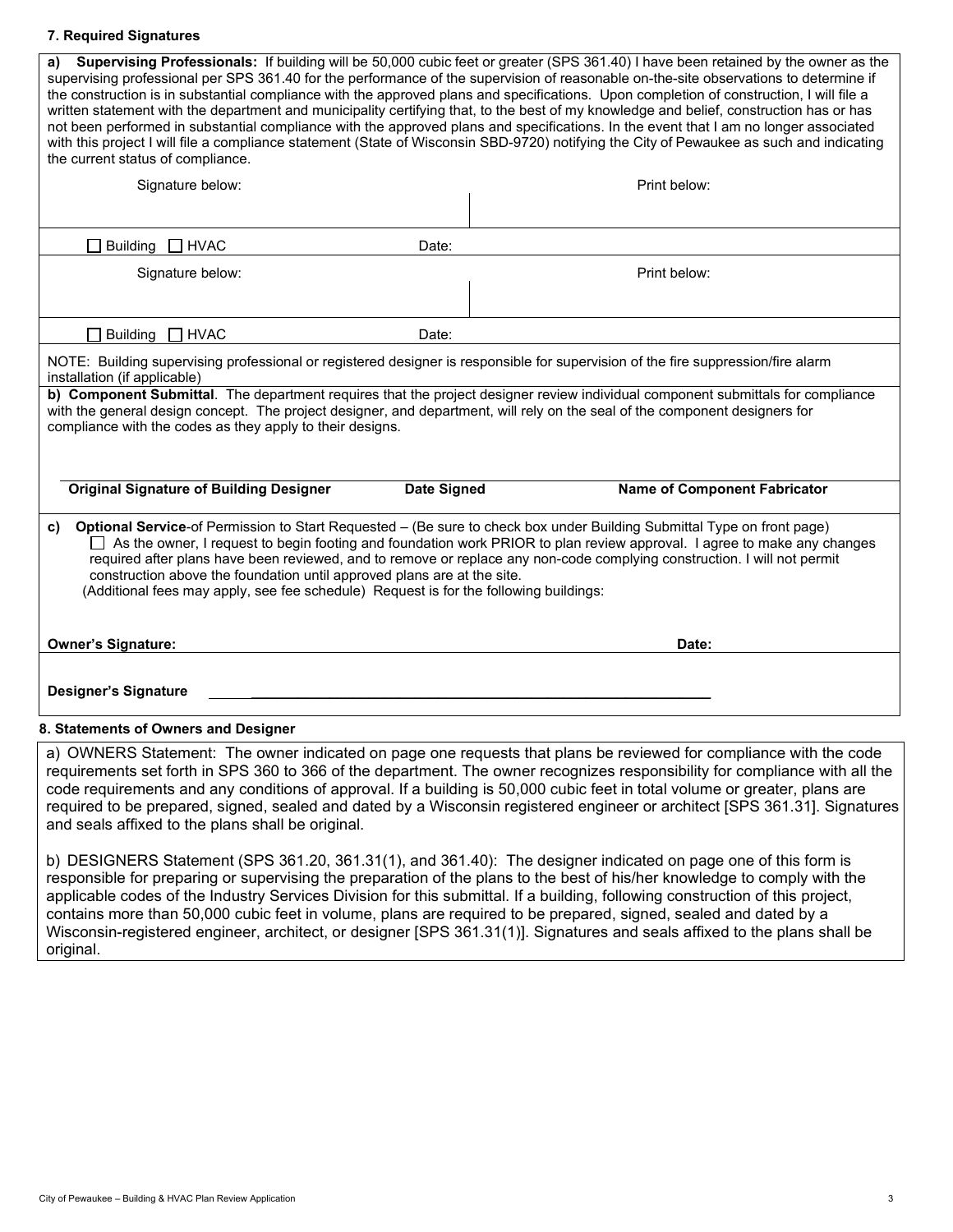## **9. Fee Calculation Instructions**

**Building & heating and ventilation plans.** Fees relating to the submittal of all building and heating and ventilation plans (new, addition, alteration) shall be computed on the basis of the total gross floor area of each building, area of addition or area of alteration and shall be determined in accordance with the following adopted fee schedule:

## **COMMERCIAL PLAN REVIEW FEE SCHEDULE – BUILDING & HVAC**

|  |  |  |  | New construction, additions, alterations and parking lots fees are computed per this table. |
|--|--|--|--|---------------------------------------------------------------------------------------------|
|--|--|--|--|---------------------------------------------------------------------------------------------|

2. New construction and additions are calculated based on total gross floor area of the structure.

3. A separate plan review fee is charged for each type of plan review.

| Area<br>(Square Feet)                                        | <b>Building Plans</b>                                                                                                                                                                                                                                                                                                                                                                                                                       | <b>HVAC Plans</b> |  |
|--------------------------------------------------------------|---------------------------------------------------------------------------------------------------------------------------------------------------------------------------------------------------------------------------------------------------------------------------------------------------------------------------------------------------------------------------------------------------------------------------------------------|-------------------|--|
| Less than 2,500                                              | \$250                                                                                                                                                                                                                                                                                                                                                                                                                                       | \$150             |  |
| $2,500 - 5,000$                                              | \$300                                                                                                                                                                                                                                                                                                                                                                                                                                       | \$200             |  |
| $5,001 - 10,000$                                             | \$500                                                                                                                                                                                                                                                                                                                                                                                                                                       | \$300             |  |
| $10,001 - 20,000$                                            | \$700                                                                                                                                                                                                                                                                                                                                                                                                                                       | \$400             |  |
| 20,001 - 30,000                                              | \$1,100                                                                                                                                                                                                                                                                                                                                                                                                                                     | \$500             |  |
| 30,001 - 40,000                                              | \$1,400                                                                                                                                                                                                                                                                                                                                                                                                                                     | \$800             |  |
| 40,001 - 50,000                                              | \$1,900                                                                                                                                                                                                                                                                                                                                                                                                                                     | \$1,100           |  |
| 50,001 - 75,000                                              | \$2,600                                                                                                                                                                                                                                                                                                                                                                                                                                     | \$1,400           |  |
| 75,001 - 100,000                                             | \$3,300                                                                                                                                                                                                                                                                                                                                                                                                                                     | \$2,000           |  |
| 100,001 - 200,000                                            | \$5,400                                                                                                                                                                                                                                                                                                                                                                                                                                     | \$2,600           |  |
| 200,001 - 300,000                                            | \$9,500                                                                                                                                                                                                                                                                                                                                                                                                                                     | \$6,100           |  |
| 300,001 - 400,000                                            | \$14,000                                                                                                                                                                                                                                                                                                                                                                                                                                    | \$8,800           |  |
| 400,001 - 500,000                                            | \$16,700                                                                                                                                                                                                                                                                                                                                                                                                                                    | \$10,800          |  |
| Over 500,000                                                 | \$18,000                                                                                                                                                                                                                                                                                                                                                                                                                                    | \$12,100          |  |
|                                                              | 1.<br>A Plan Entry Fee of \$100.00 shall be submitted with each submittal of plans<br>in addition to the plan review and inspection fees.<br>Note:<br>At the Sole discretion of the Supervisor of Building Inspection and Plans<br>2.<br>Examiner; Fees may be modified, reduced or waived based on scope of services, project<br>type, or other relevant factors.                                                                          |                   |  |
|                                                              |                                                                                                                                                                                                                                                                                                                                                                                                                                             |                   |  |
| Determination of<br>Area                                     | The area of a floor is the area bounded by the exterior surface of the building walls or<br>the outside face of columns where there is no wall. Area includes all floor levels such as<br>subbasements, basements, ground floors, mezzanines, balconies, lofts, all stories, and<br>all roofed areas including porches and garages, except for cantilevered canopies on the<br>building wall. Use the roof area for free standing canopies. |                   |  |
| <b>Structural Plans and</b><br>other Component<br>Submittals | When submitted separately from the general building plans, the review fee for<br>structural plans, precast concrete, laminate wood, beams, cladding elements, other<br>facade features or other structural elements, the review fee is \$250.00 per plan with an<br>additional \$100.00 plan entry fee per each plan set.                                                                                                                   |                   |  |
| <b>Accessory Buildings</b>                                   | The plan review fee for accessory buildings less than 500 square feet shall be \$125.00<br>with the plan entry fee waived.                                                                                                                                                                                                                                                                                                                  |                   |  |
| <b>Early Start</b>                                           | The plan review fee for permission to start construction shall be \$75.00 for all<br>structures less than 2,500 sf. All other structures shall be \$150.00. The square footage<br>shall be computed as the first floor of the building or structure.                                                                                                                                                                                        |                   |  |
| Plan Examination<br>Extensions                               | The fee for the extension of an approved plan review shall be 50% of the original plan<br>review fee, not to exceed \$3,000.00.                                                                                                                                                                                                                                                                                                             |                   |  |
| Resubmittals &<br>revisions to<br>approved plans             | When deemed by the reviewer to be a minor revision from previously reviewed and/or<br>approved plans, the review fee shall be \$75.00. Any significant changes or alterations<br>beyond minor amendments as determined by the Plans Examiner and Building<br>Inspection Department may result in additional charges as appropriate.                                                                                                         |                   |  |